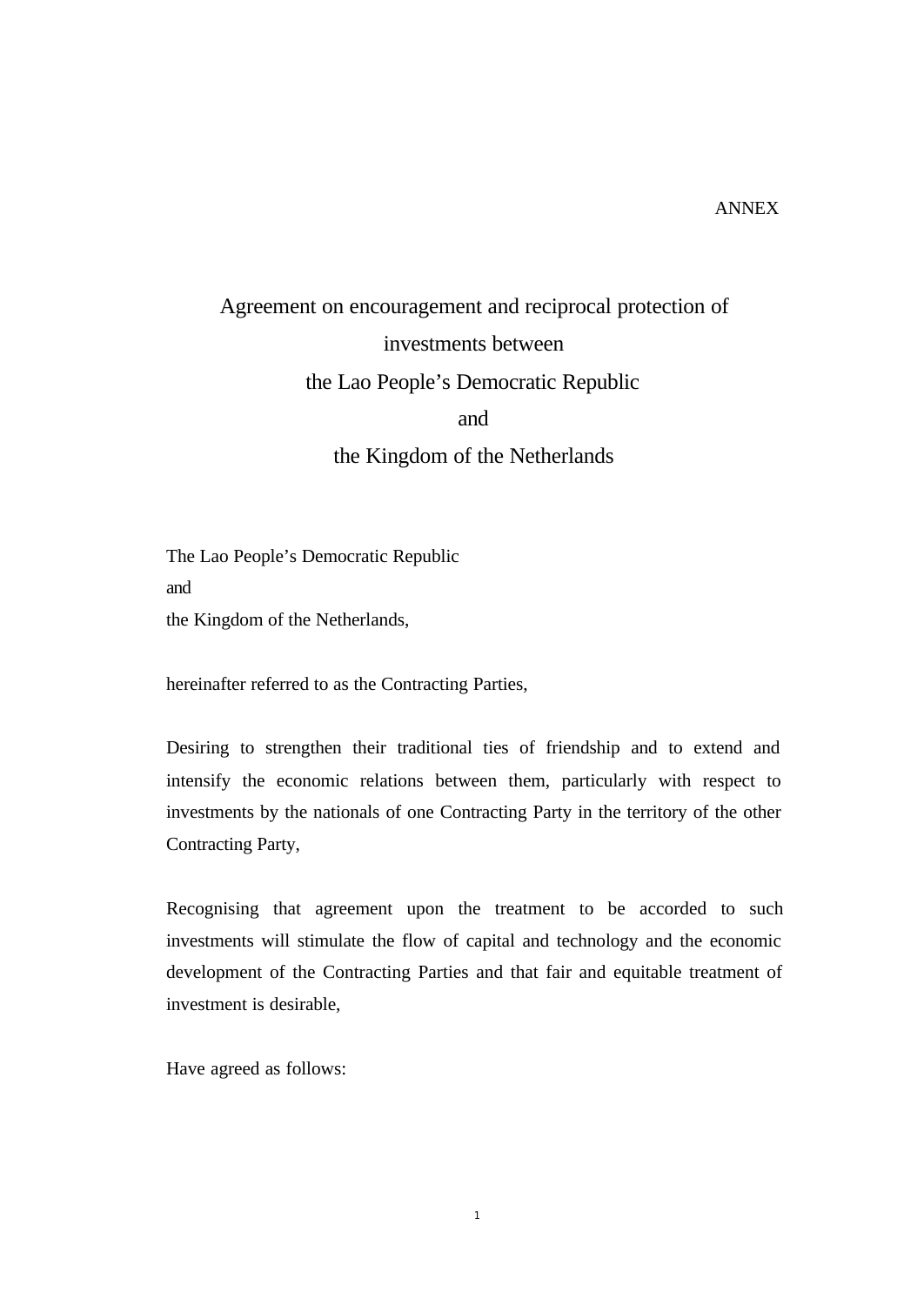For the purposes of this Agreement:

(a) the term "investments" means every kind of asset and more particularly, though not exclusively:

- (i) movable and immovable property as well as any other rights in rem in respect of every kind of asset;
- (ii) rights derived from shares, bonds and other kinds of interests in companies and joint ventures;
- (iii) claims to money, to other assets or to any performance having an economic value;
- (iv) rights in the field of intellectual property, technical processes, goodwill and know-how;
- (v) rights granted under public law or under contract, including rights to prospect, explore, extract and win natural resources.

(b) the term "nationals" shall comprise with regard to either Contracting Party:

- (i) natural persons having the nationality of that Contracting Party;
- (ii) legal persons constituted under the law of that Contracting Party;
- (iii) legal persons not constituted under the law of that Contracting Party but controlled, directly or indirectly, by natural persons as defined in (i) or by legal persons as defined in (ii).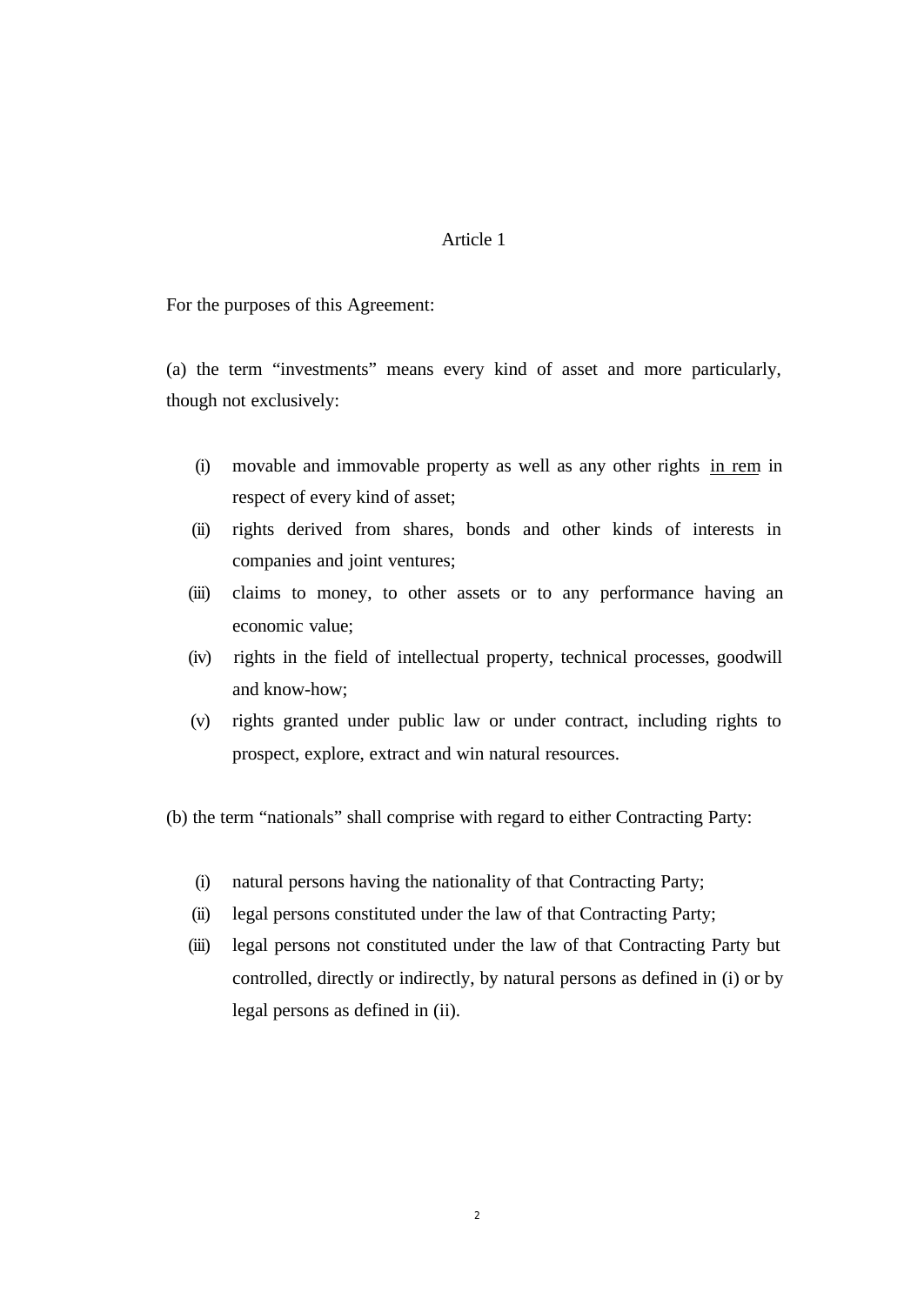(c) The term "territory" means:

the territory of the Contracting Party concerned and any area adjacent to the territorial sea which, under the laws applicable in the Contracting Party concerned, and in accordance with international law, is the exclusive economic zone or continental shelf of the Contracting Party concerned, in which that Contracting Party exercises jurisdiction or sovereign rights.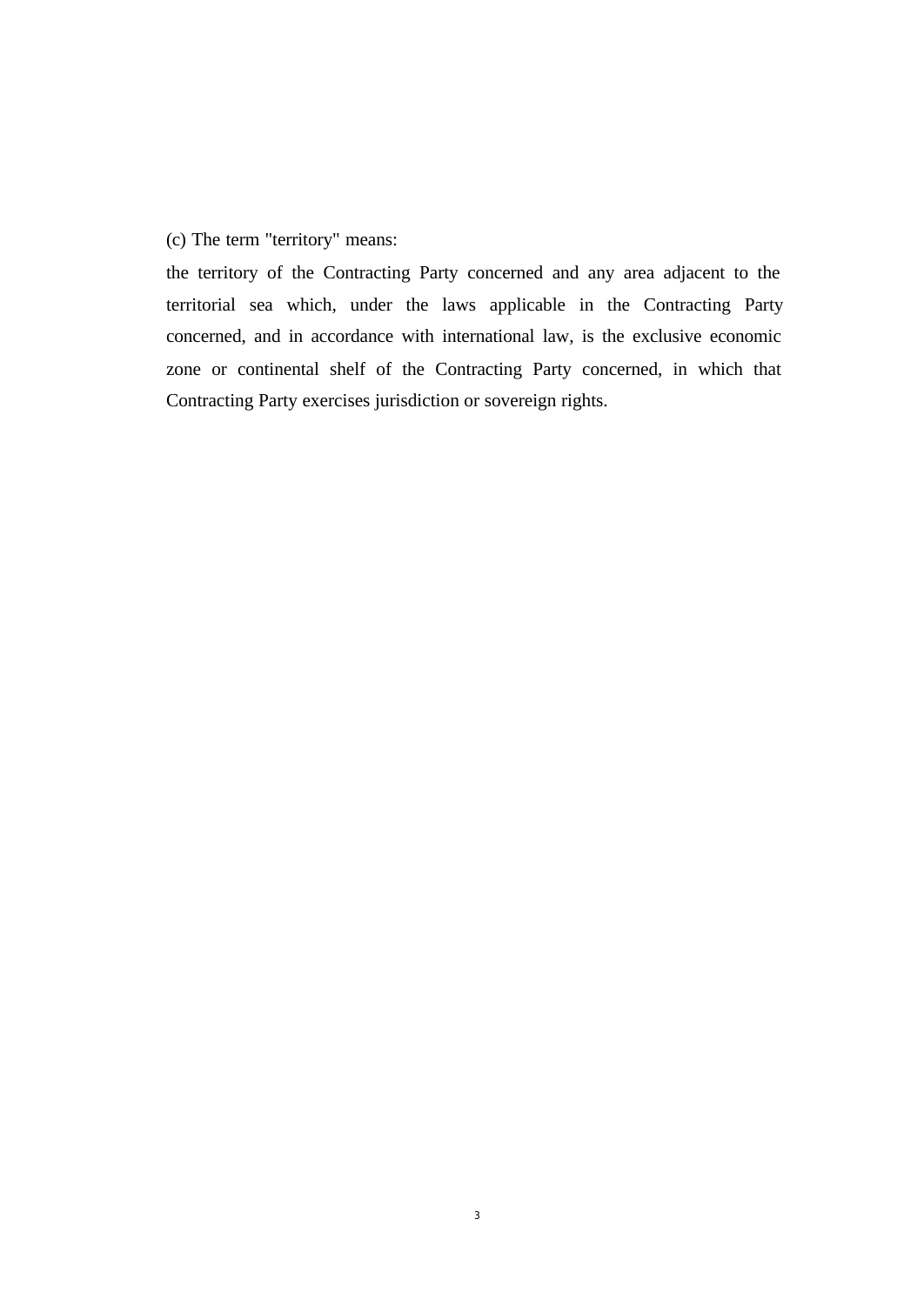Either Contracting Party shall, within the framework of its laws and regulations, promote economic cooperation through the protection in its territory of investments of nationals of the other Contracting Party. Subject to its right to exercise powers conferred by its laws or regulations, each Contracting Party shall admit such investments.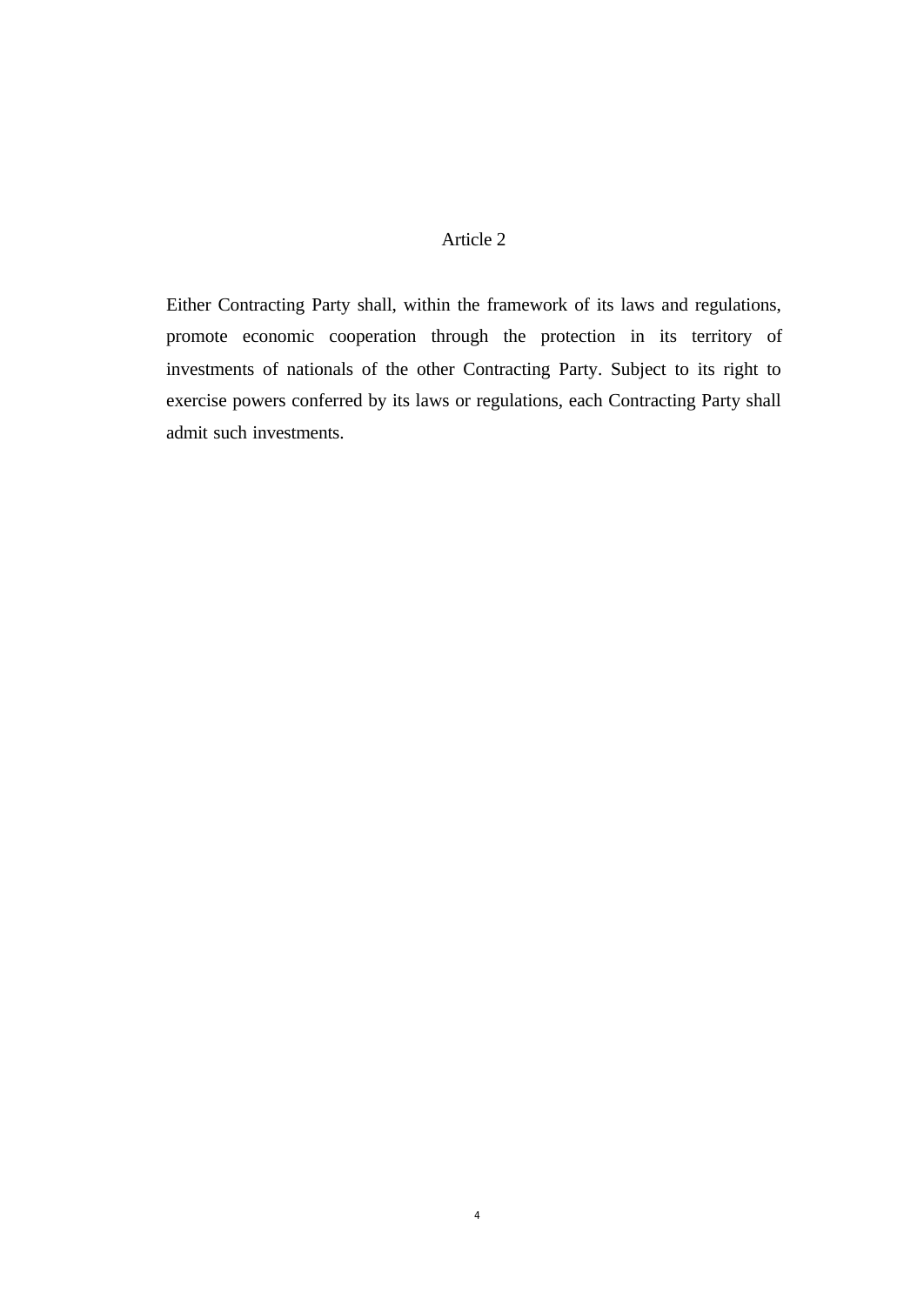- 1) Each Contracting Party shall ensure fair and equitable treatment of the investments of nationals of the other Contracting Party and shall not impair, by unreasonable or discriminatory measures, the operation, management, maintenance, use, enjoyment or disposal thereof by those nationals. Each Contracting Party shall accord to such investments full physical security and protection.
- 2) More particularly, each Contracting Party shall accord to such investments treatment which in any case shall not be less favourable than that accorded either to investments of its own nationals or to investments of nationals of any third State, whichever is more favourable to the national concerned.
- 3) If a Contracting Party has accorded special advantages to nationals of any third State by virtue of agreements establishing customs unions, economic unions, monetary unions or similar institutions, or on the basis of interim agreements leading to such unions or institutions, that Contracting Party shall not be obliged to accord such advantages to nationals of the other Contracting Party.
- 4) Each Contracting Party shall observe any obligation it may have entered into with regard to investments of nationals of the other Contracting Party.
- 5) If the provisions of law of either Contracting Party or obligations under international law existing at present or established hereafter between the Contracting Parties in addition to the present Agreement contain a regulation, whether general or specific, entitling investments by nationals of the other Contracting Party to a treatment more favourable than is provided for by the present Agreement, such regulation shall, to the extent that it is more favourable, prevail over the present Agreement.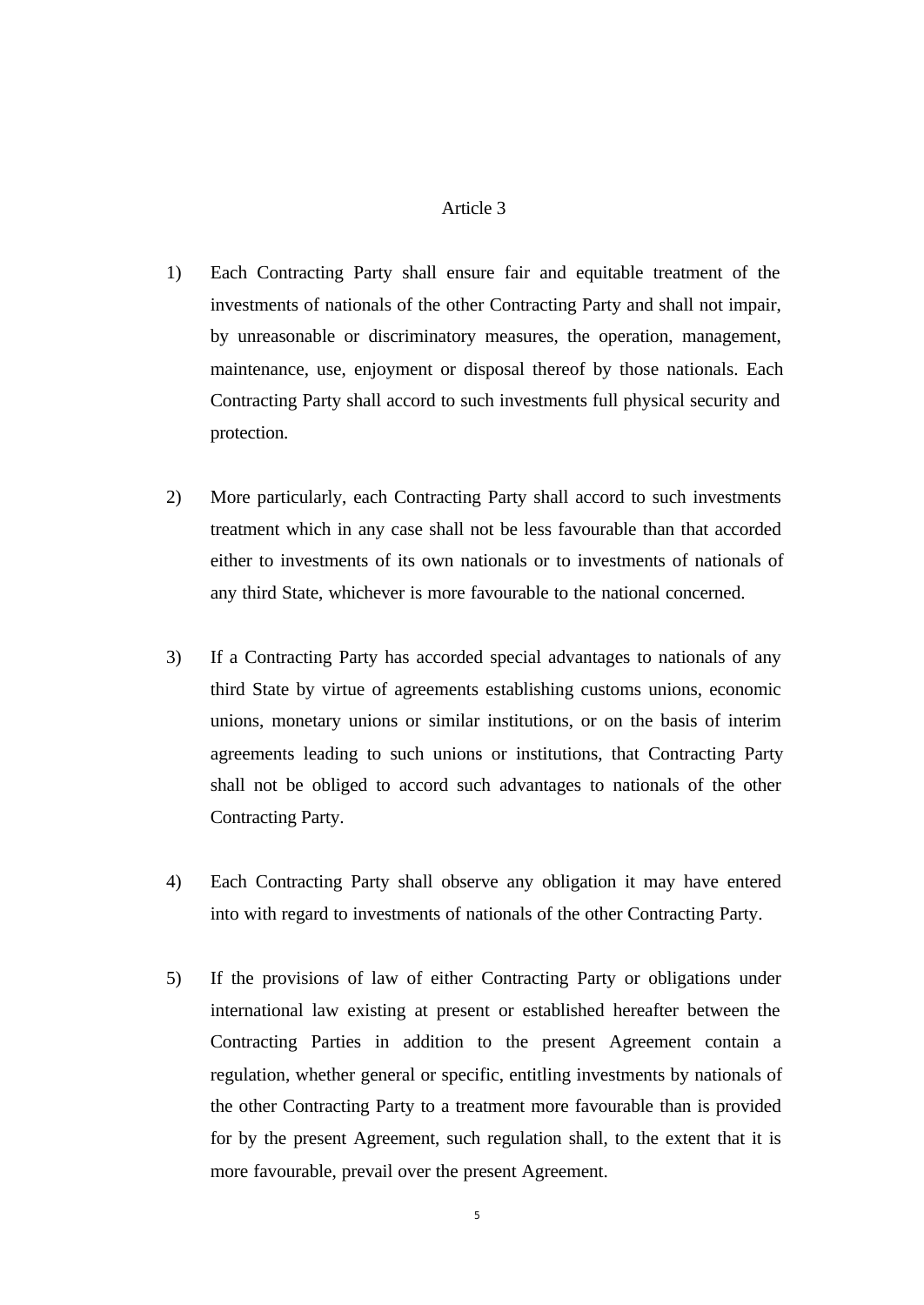With respect to taxes, fees, charges and to fiscal deductions and exemptions, each Contracting Party shall accord to nationals of the other Contracting Party who are engaged in any economic activity in its territory, treatment not less favourable than that accorded to its own nationals or to those of any third State who are in the same circumstances, whichever is more favourable to the nationals concerned. For this purpose, however, any special fiscal advantages accorded by that Party, shall not be taken into account:

- a) under an agreement for the avoidance of double taxation; or
- b) by virtue of its participation in a customs union, economic union or similar institution; or
- c) on the basis of reciprocity with a third State.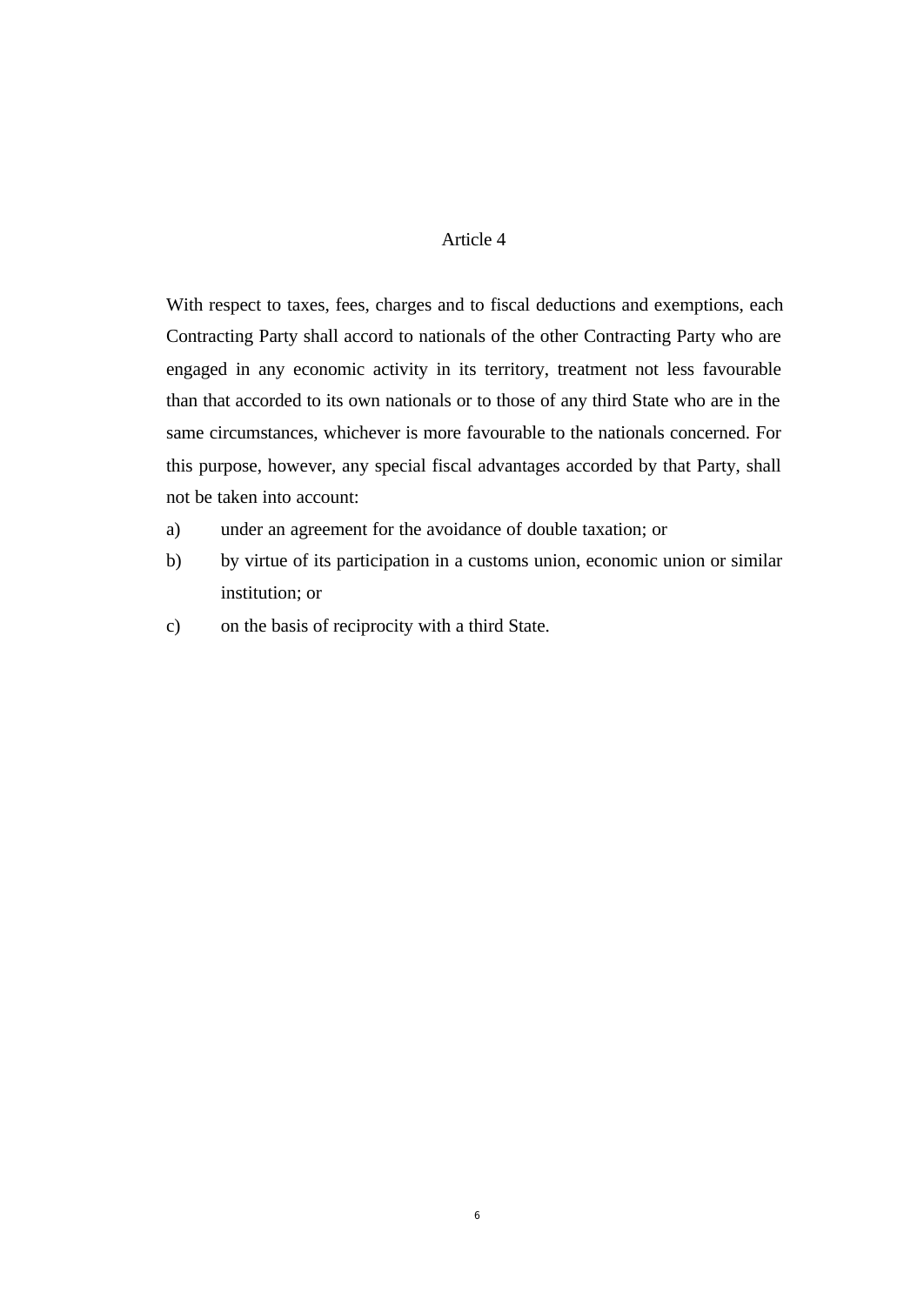1) The Contracting Parties shall guarantee that payments relating to an investment may be transferred. The transfers shall be made in a freely convertible currency, without restriction or delay. Such transfers include in particular though not exclusively:

a) profits, interests, dividends and other current income;

b) funds necessary

- (i) for the acquisition of raw or auxiliary materials, semi-fabricated or finished products,
	- or
- (ii) to replace capital assets in order to safeguard the continuity of an investment;
- c) additional funds necessary for the development of an investment;
- d) funds in repayment of loans;
- e) royalties or fees;
- f) earnings of natural persons;
- g) the proceeds of sale or liquidation of the investment;
- h) payments arising under Article 7.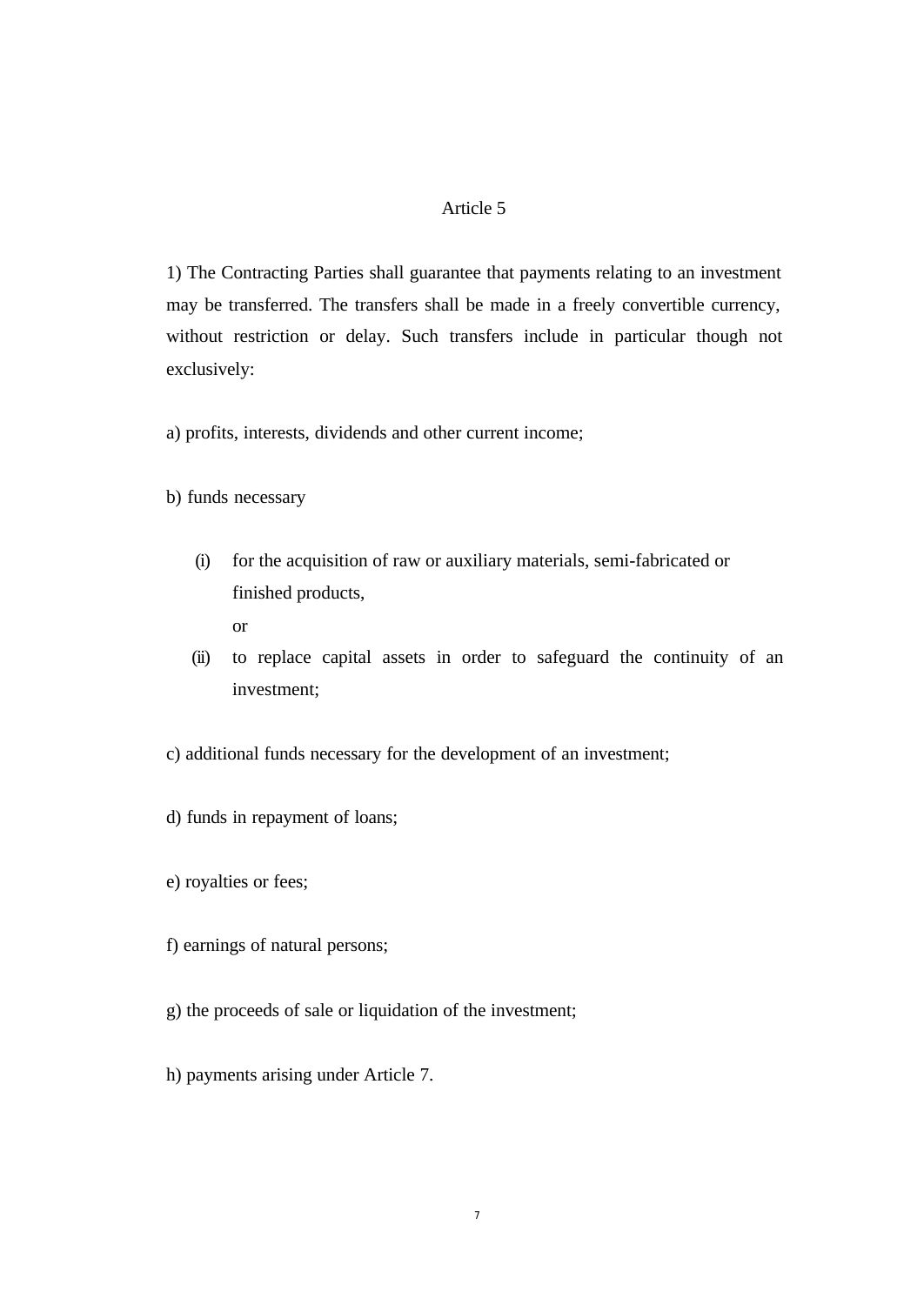2) A Contracting Party may require that, prior to the transfer of payments relating to an investment, tax obligations in relation to such an investment have been fulfilled by the investors, provided that such obligations shall be nondiscriminatory and shall not be used to defeat the purpose of paragraph 1) of this Article.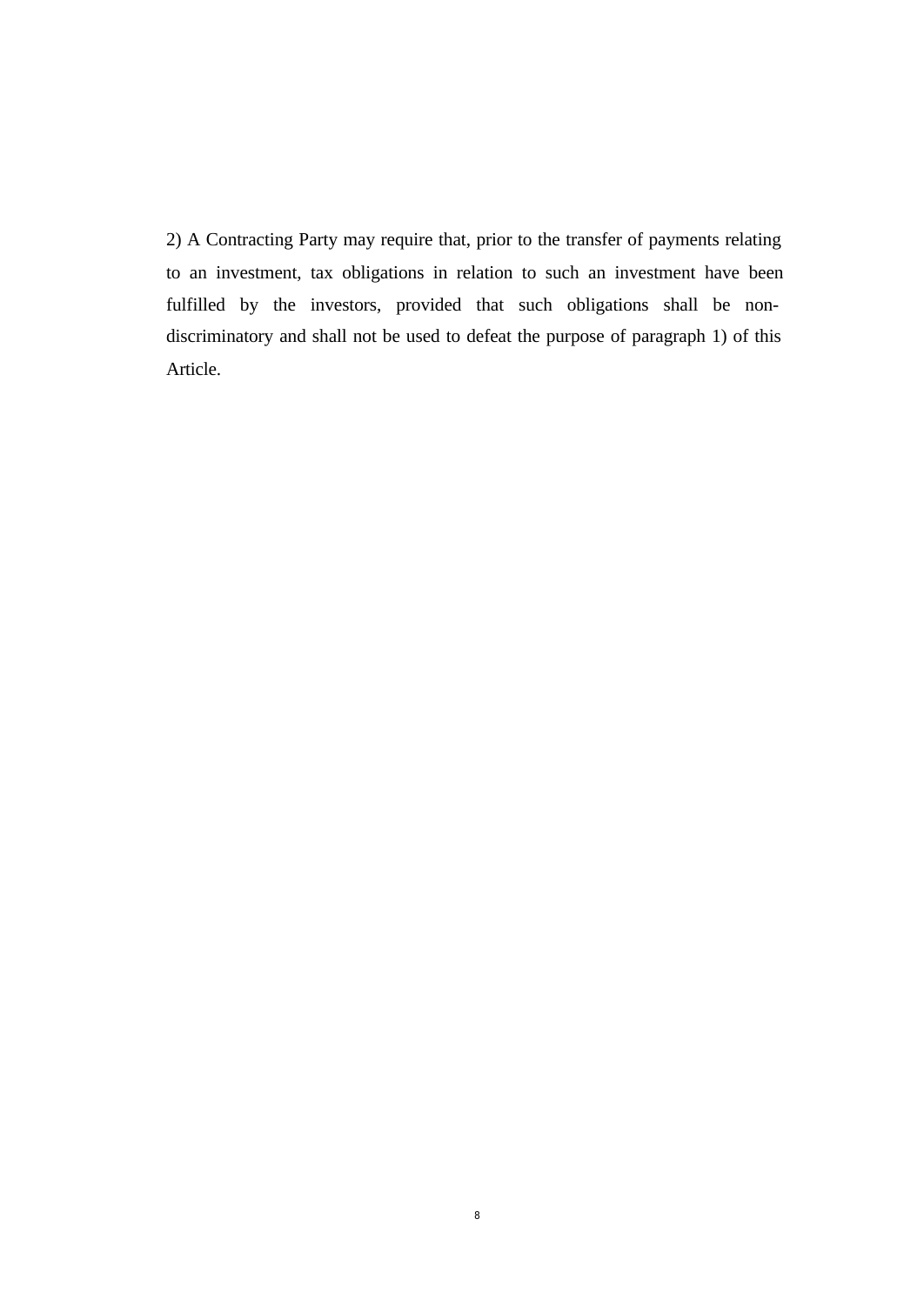Neither Contracting Party shall take any measures depriving, directly or indirectly, nationals of the other Contracting Party of their investments unless the following conditions are complied with:

- a) the measures are taken in the public interest and under due process of law;
- b) the measures are not discriminatory or contrary to any undertaking which the Contracting Party which takes such measures may have given;
- c) the measures are taken against just compensation. Such compensation shall represent the genuine value of the investments affected, shall include interest at a normal commercial rate until the date of payment and shall, in order to be effective for the claimants, be paid and made transferable, without delay, to the country designated by the claimants concerned and in the currency of the country of which the claimants are nationals or in any freely convertible currency accepted by the claimants.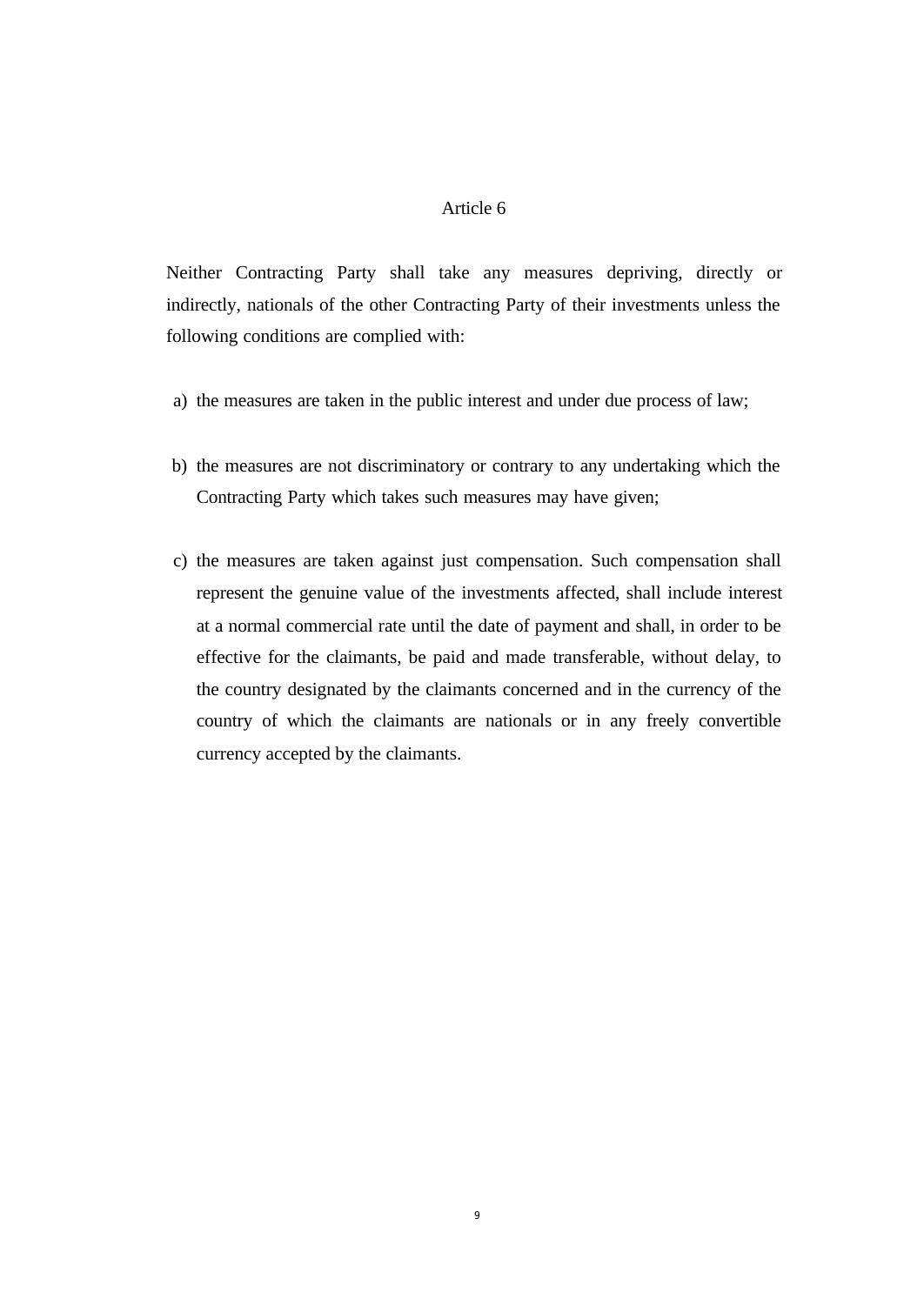Nationals of the one Contracting Party who suffer losses in respect of their investments in the territory of the other Contracting Party owing to war or other armed conflict, revolution, a state of national emergency, revolt, insurrection or riot shall be accorded by the latter Contracting Party treatment, as regards restitution, indemnification, compensation or other settlement, no less favourable than that which that Contracting Party accords to its own nationals or to nationals of any third State, whichever is more favourable to the nationals concerned.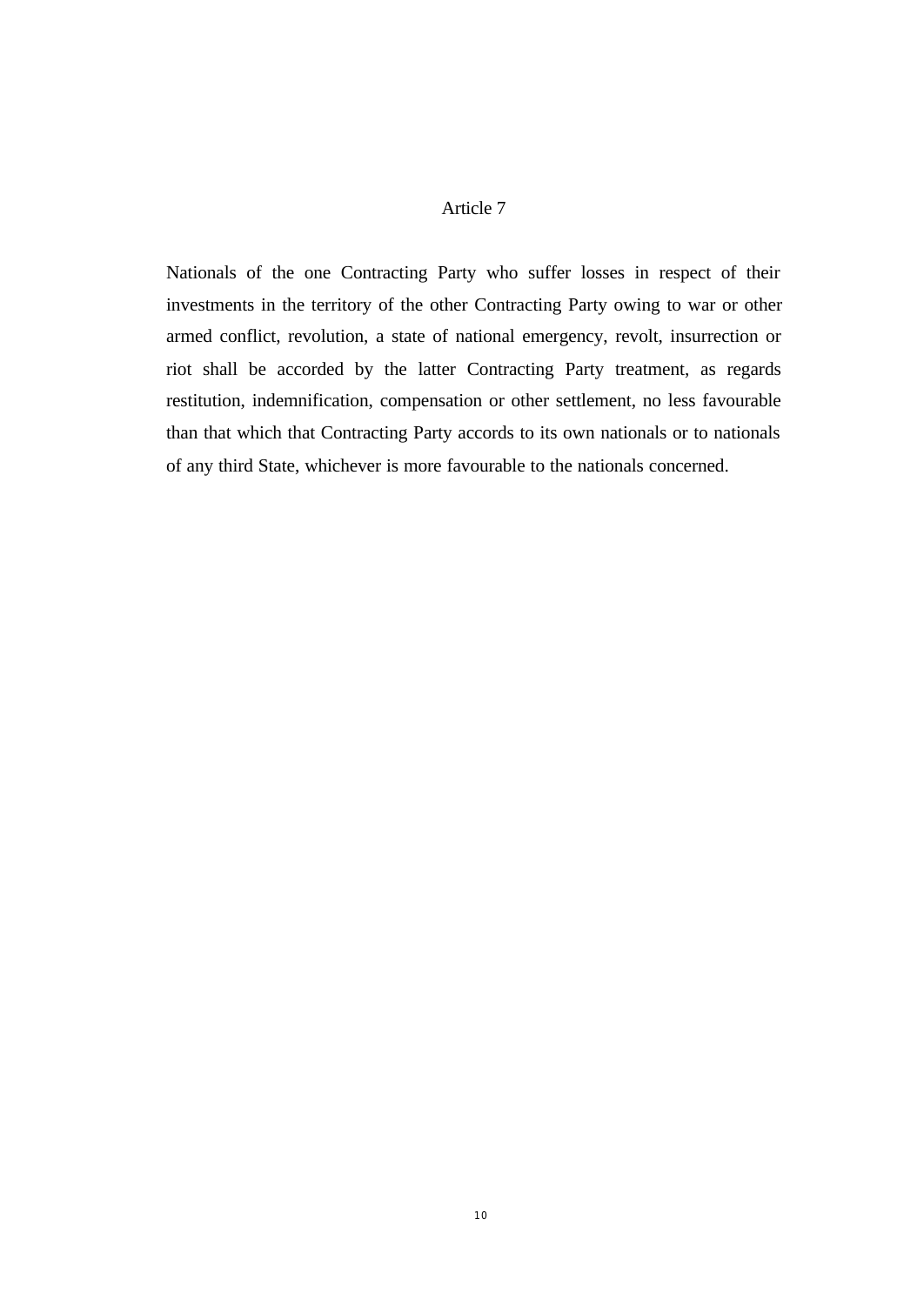If the investments of a national of the one Contracting Party are insured against non-commercial risks or otherwise give rise to payment of indemnification in respect of such investments under a system established by law, regulation or government contract, any subrogation of the insurer or re-insurer or Agency designated by the one Contracting Party to the rights of the said national pursuant to the terms of such insurance or under any other indemnity given shall be recognised by the other Contracting Party.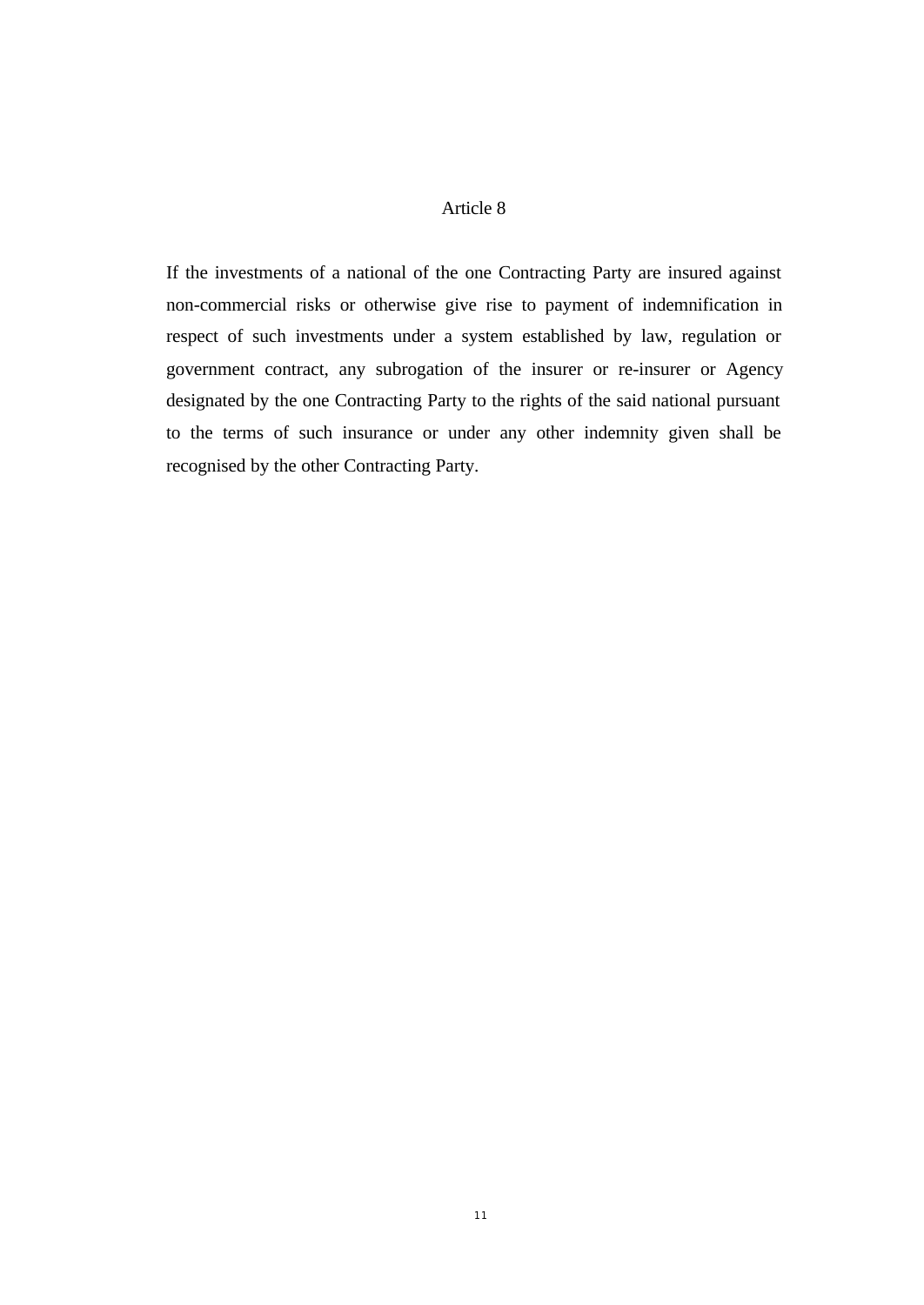Each Contracting Party hereby consents to submit any legal dispute arising between that Contracting Party and a national of the other Contracting Party concerning an investment of that national in the territory of the former Contracting Party to the International Centre for Settlement of Investment Disputes for settlement by conciliation or arbitration under the Convention on the Settlement of Investment Disputes between States and Nationals of other States, opened for signature at Washington on 18 March 1965, in the event that both Contracting Parties have become Contracting States to the said Convention. In case a Contracting Party is not a Contracting State to the said Convention, the disputes referred to above shall be submitted to the International Centre for Settlement of Investment Disputes under the Rules Governing the Additional Facility for the Administration of Proceedings by the Secretariat of the Centre (Additional Facility Rules). A legal person which is a national of one Contracting Party and which before such a dispute arises is controlled by nationals of the other Contracting Party shall, in accordance with Article 25 (2) (b) of the Convention, for the purpose of the Convention be treated as a national of the other Contracting Party.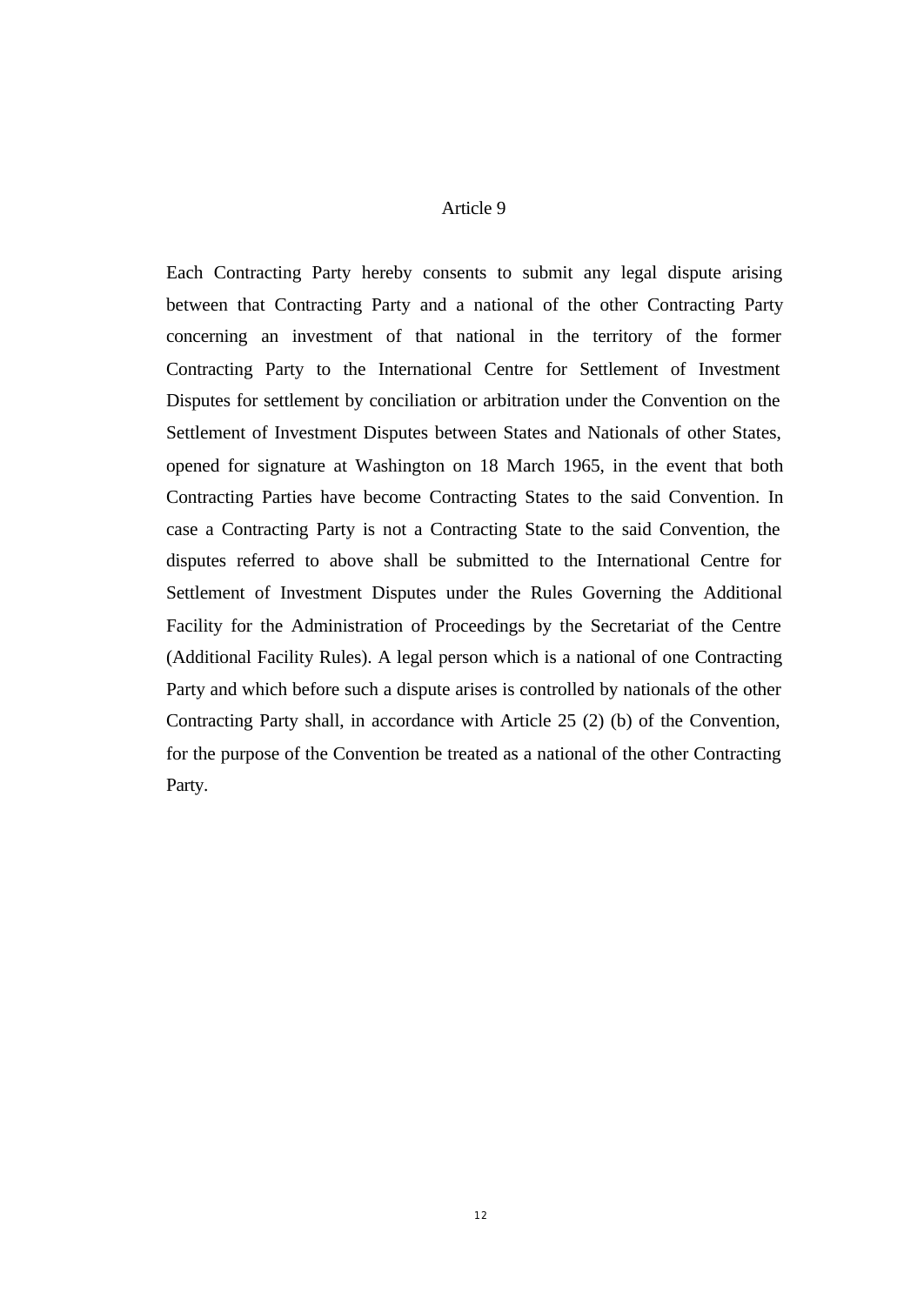The provisions of this Agreement shall, from the date of entry into force thereof, also apply to investments, which have been made before that date, but they shall not apply to any claim concerning an investment, which arose before its entry into force.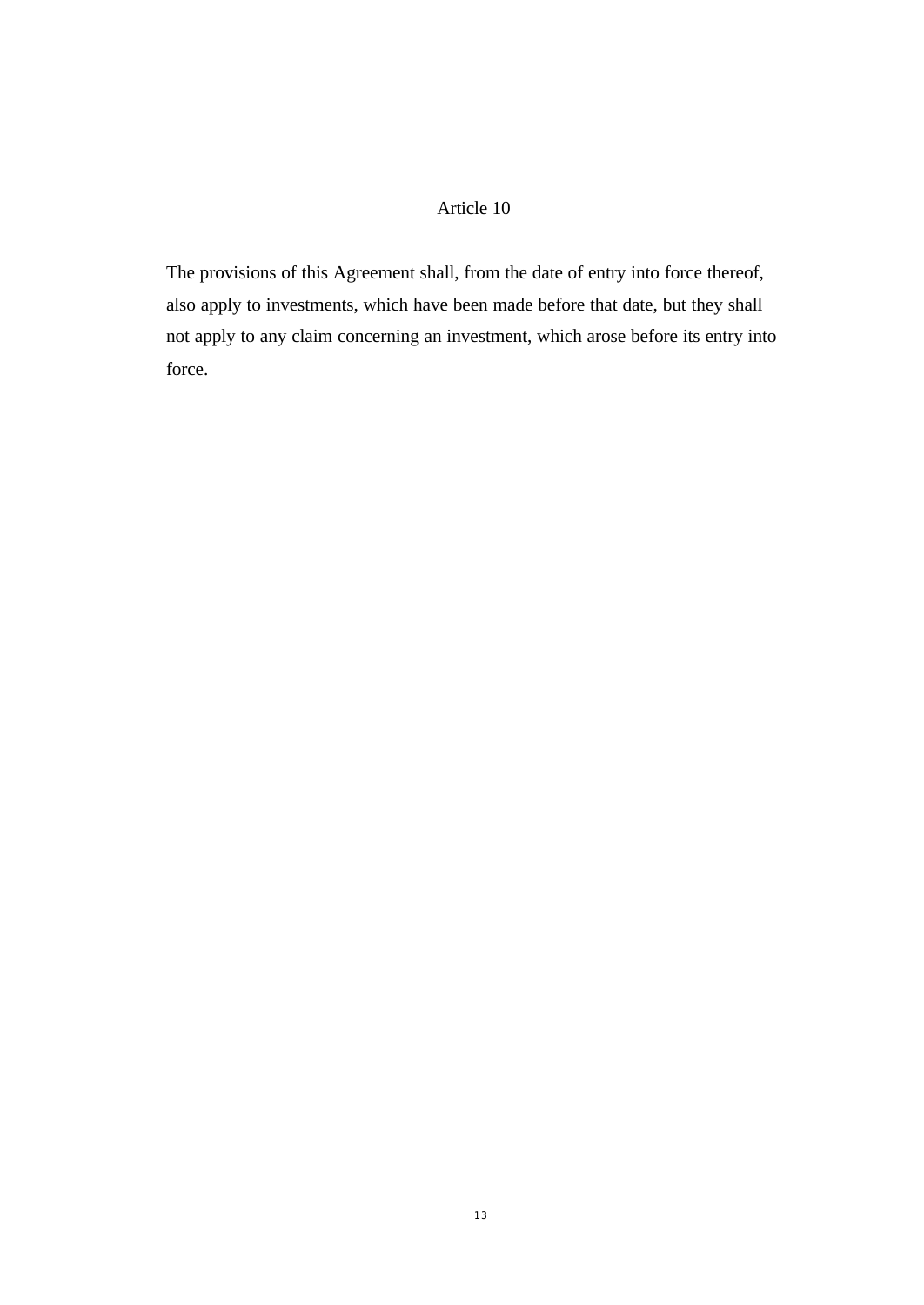Either Contracting Party may propose to the other Party that consultations be held on any matter concerning the interpretation or application of the Agreement. The other Party shall accord sympathetic consideration to the proposal and shall afford adequate opportunity for such consultations.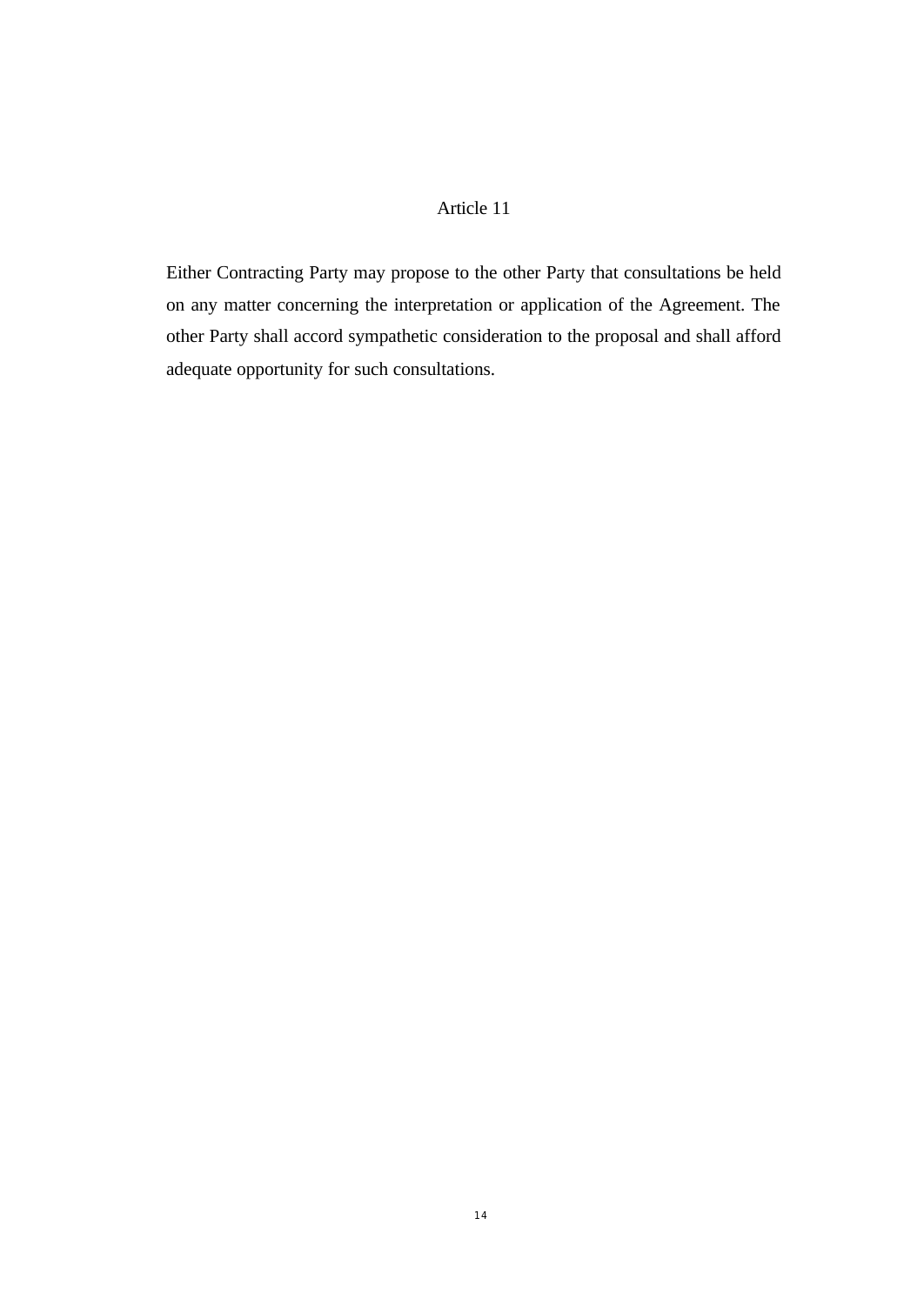- 1) Any dispute between the Contracting Parties concerning the interpretation or application of the present Agreement, which cannot be settled within a reasonable lapse of time by means of diplomatic negotiations, shall, unless the Parties have otherwise agreed, be submitted, at the request of either Party, to an arbitral tribunal, composed of three members. Each Party shall appoint one arbitrator and the two arbitrators thus appointed shall together appoint a third arbitrator as their chairman who is not a national of either Party.
- 2) If one of the Parties fails to appoint its arbitrator and has not proceeded to do so within two months after an invitation from the other Party to make such appointment, the latter Party may invite the President of the International Court of Justice to make the necessary appointment.
- 3) If the two arbitrators are unable to reach agreement, in the two months following their appointment, on the choice of the third arbitrator, either Party may invite the President of the International Court of Justice to make the necessary appointment.
- 4) If, in the cases provided for in the paragraphs (2) and (3) of this Article, the President of the International Court of Justice is prevented from discharging the said function or is a national of either Contracting Party, the Vice-President shall be invited to make the necessary appointments. If the Vice-President is prevented from discharging the said function or is a national of either Party the most senior member of the Court available who is not a national of either Party shall be invited to make the necessary appointments.
- 5) The tribunal shall decide on the basis of respect for the law. Before the tribunal decides, it may at any stage of the proceedings propose to the Parties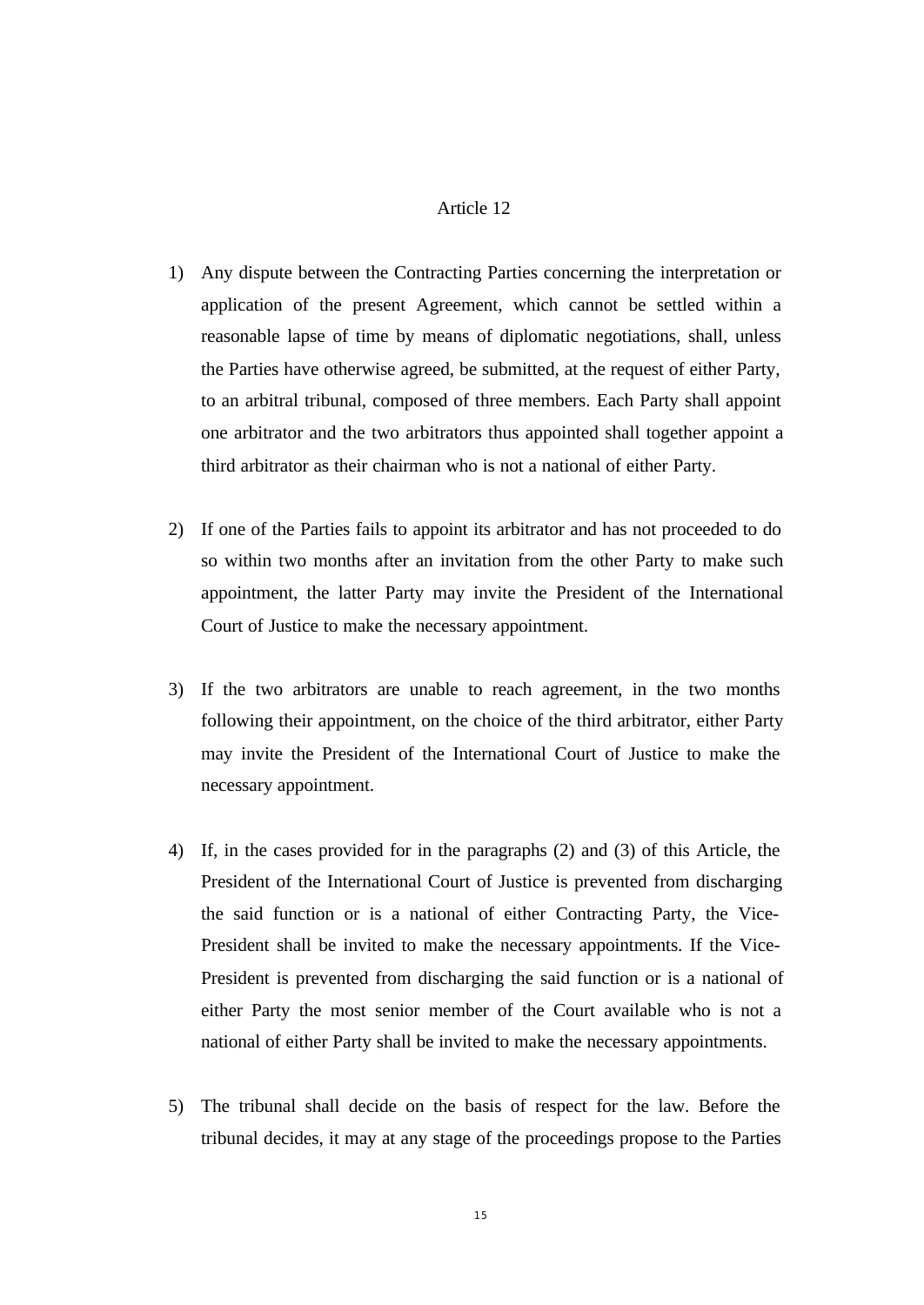that the dispute be settled amicably. The foregoing provisions shall not prejudice settlement of the dispute ex aequo et bono if the Parties so agree.

- 6) Unless the Parties decide otherwise, the tribunal shall determine its own procedure.
- 7) The tribunal shall reach its decision by a majority of votes. Such decision shall be final and binding on the Parties.
- 8) Each Contracting Party shall bear the costs of the member appointed by that Contracting Party, as well as the costs of its representation in the arbitration proceedings; the costs of the Chairman, as well as the remaining costs, shall be borne in equal parts by the two Contracting Parties. The tribunal may, however, in its decision direct that a higher proportion of costs shall be borne by one of the two Contracting Parties.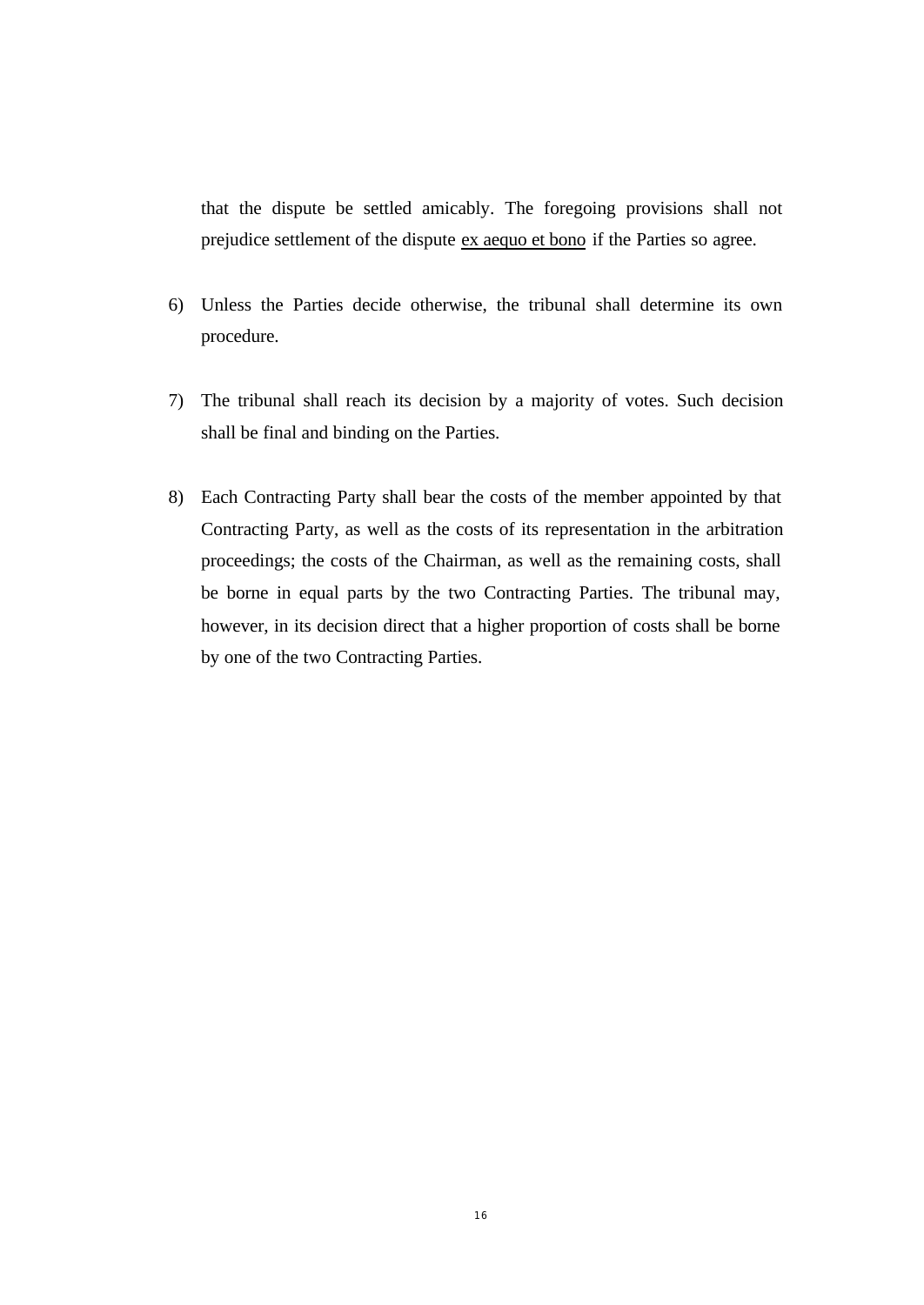As regards the Kingdom of the Netherlands, the present Agreement shall apply to the part of the Kingdom in Europe, to the Netherlands Antilles and to Aruba, unless the notification provided for in Article 14, paragraph (1) provides otherwise.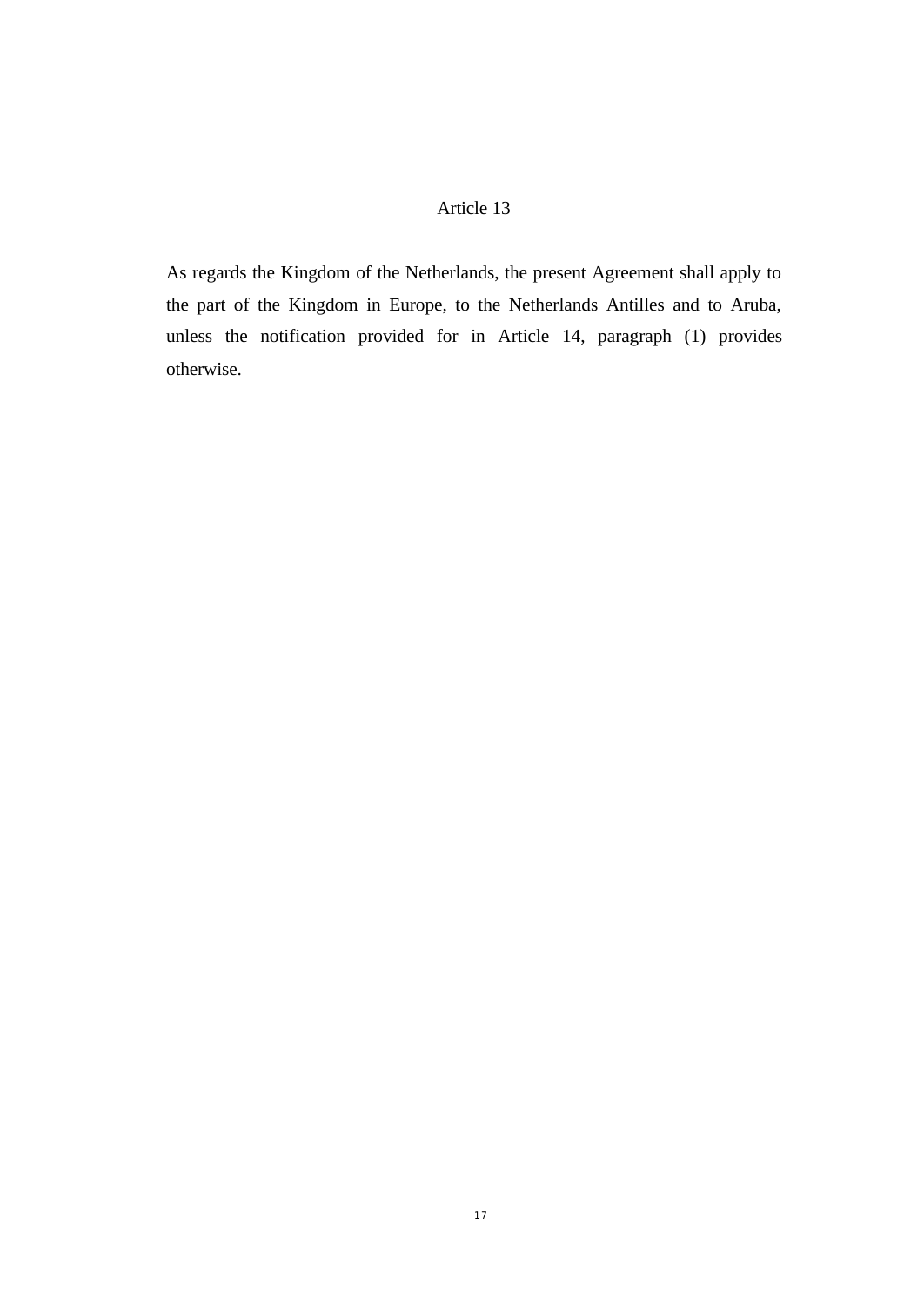- 1) The present Agreement shall enter into force on the first day of the second month following the date on which the Contracting Parties have notified each other in writing that their constitutionally required procedures have been complied with, and shall remain in force for a period of fifteen years.
- 2) Unless notice of termination has been given by either Contracting Party at least six months before the date of the expiry of its validity, the present Agreement shall be extended tacitly for periods of ten years, whereby each Contracting Party reserves the right to terminate the Agreement upon notice of at least six months before the date of expiry of the current period of validity.
- 3) In respect of investments made before the date of the termination of the present Agreement, the foregoing Articles shall continue to be effective for a further period of fifteen years from that date.
- 4) Subject to the period mentioned in paragraph (2) of this Article, the Kingdom of the Netherlands shall be entitled to terminate the application of the present Agreement separately in respect of any of the parts of the Kingdom.